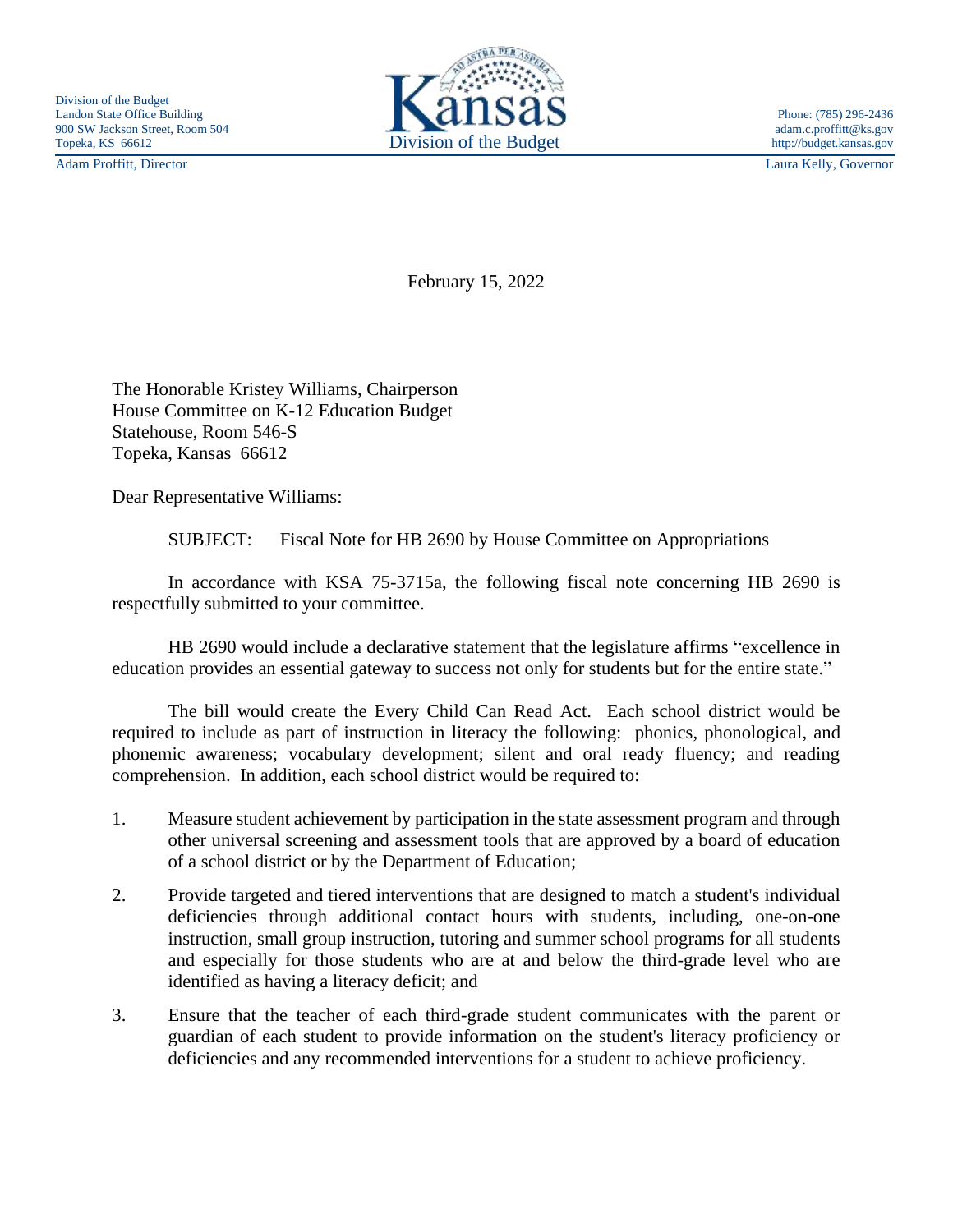The Honorable Kristey Williams, Chairperson Page 2—HB 2690

On or before June 30 of each school year, each school district would be required to report to the Department of Education on the implementation of the Every Child Can Read Act, the interventions that the school district is using to attain the goals and the resulting outcomes of the interventions. The bill would prescribe the contents of the report. The Department of Education would submit a summary statewide report to the Governor and the Legislature on or before January 15 each year.

The bill would create the Legislative Award for Excellence in Teaching Program to provide awards to schools for the purpose of providing merit-based bonuses to exemplary teachers. The Department of Education would administer the Program. Any school of a school district would be eligible for the Program if:

- 1. The enrollment of a school is at least 35.0 percent at-risk students;
- 2. The school has established a teacher appraisal process as required by the bill;
- 3. The school district submits an application to the State Board of Education on behalf of the eligible school for an award under the program; and
- 4. The Department of Education certifies that the school complies with the applicable academic achievement and performance outcomes as required by the bill.

The Program would provide separate program awards to eligible schools for the academic performance for: (1) kindergarten and grades one through three and (2) grades four through 12. Beginning in the 2025-2026 school year, and each subsequent biennial year, the Department of Education may release funds for awards to be made to eligible schools under the Program. Funds would be awarded to each eligible school of a school district that would demonstrate compliance with the eligibility requirements provided in the bill. Criteria would include advancement of students or student subgroups to a higher performance level on the English language arts assessment and math assessment; annual academic progress on the school's results on the ACT college entrance exam or pre-ACT assessment, evidence of annual increases to the number of technical certificates awarded to students; and evidence of annual increases to the number of students who have completed and passed advanced placement courses.

To receive a legislative award for excellence in teaching, an eligible school would be required to establish a teacher appraisal process to identify those teachers who are deserving of merit-based bonuses to be provided through the Legislative Award for Excellence in Teaching Program. The teacher appraisal process would be open to all licensed teachers at an eligible school. The teacher appraisal process would be exclusively based on teacher performance standards that evaluate whether the teacher: (1) exemplifies and promotes excellence in academic achievement through creative, consistent, and meaningful ways; (2) inspires and maintains high academic standards and expectations through thoughtful and relevant lessons and instruction; and (3) encourages and models attitudes and behaviors to promote academic success and well-being.

The principal of an eligible school would oversee each teacher appraisal process and would designate teachers who submit an application and are deserving of a merit-based bonus. Only the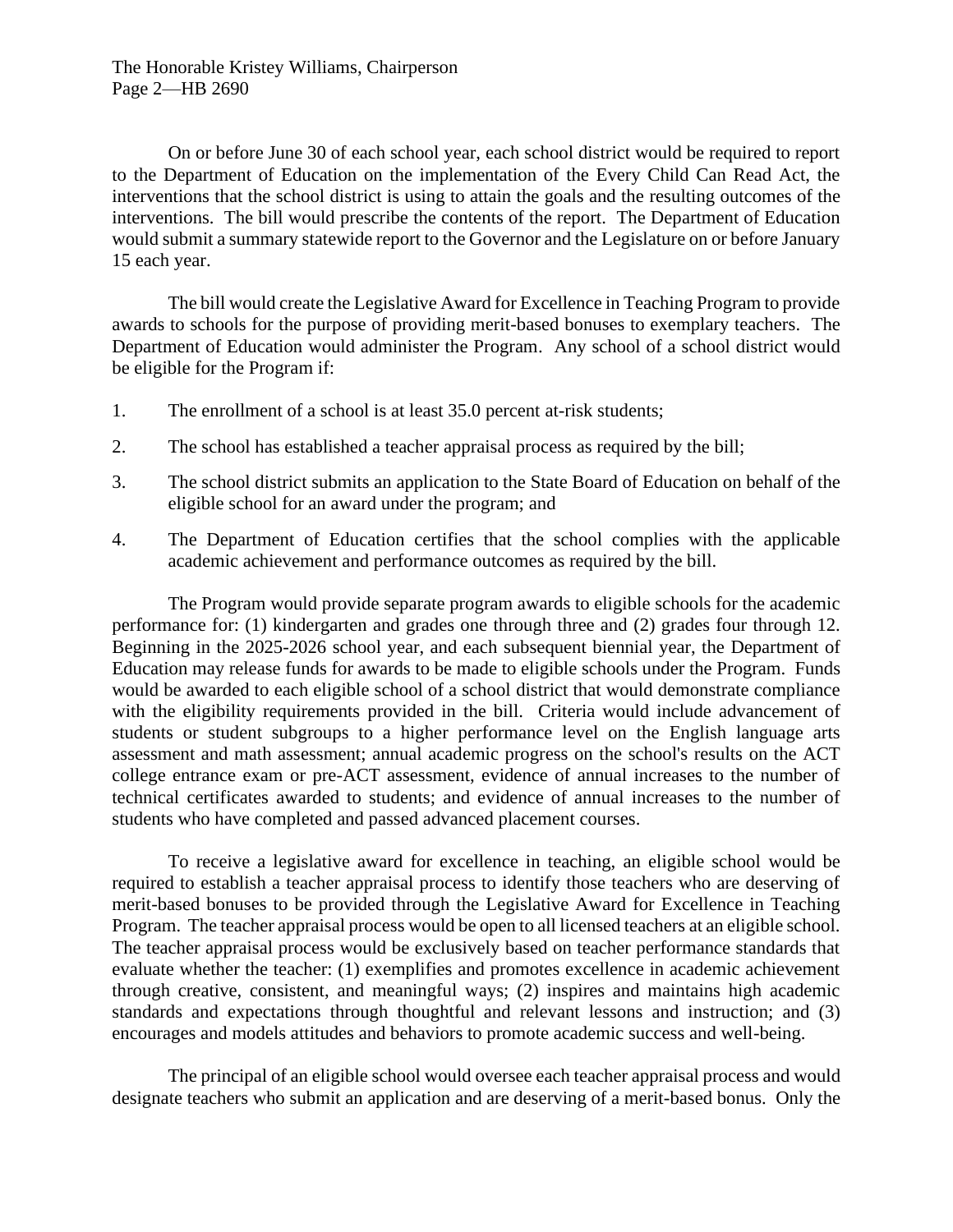principal of an eligible school would have authority to make a determination of whether a teacher is deserving of a merit-based bonus. The bill would outline what an eligible teacher would be.

Beginning in the 2025-2026 school year, and each subsequent biennial year, the Department of Education would authorize school districts to apply for the Legislative Award for Excellence in Teaching. Awards may be released by the Department of Education following the school year in which applications are received on a date determined by the Department according to requirements of the bill.

The bill would create the Legislative Award for Excellence in Teaching Fund, which would receive demand transfers from the State General Fund for Department of Education to distribute funds to eligible school districts for the awards. Beginning in FY 2025, the State Board of Education would determine amounts that school districts would have been eligible to receive if the high-density at-risk student weighting would not have been allowed to expire at the end of FY 2024. This amount would be transferred as a demand transfer from the State General Fund to the new fund. The Department of Education would be required to provide information on the Legislative Awards for Excellence in Teaching on a website link and would be able to adopt rules and regulations to implement the awards.

Finally, the bill would require the Department of Education to prepare written academic achievement reports to the Governor and the Legislature, on or before January 15 of each year, beginning in FY 2023. The bill would outline the requirements of the report for specific student achievement outcome reporting. In addition, the Department of Education would be required to provide a student-focused longitudinal achievement report that includes information on the academic achievement of certain student cohort groups to show the achievement gains or learning losses that are occurring for students. The report would begin with the students who are entering grade three and grade eight in school year 2022-2023. The report would summarize the longitudinal achievement of students over a three-year period and would be repeated every three years for the students entering those grade levels.

According to the Department of Education, the agency would need additional staff to manage the required data and reporting that is required, which would begin during FY 2023. The agency would require an additional 5.00 FTE positions at a cost of \$455,000, all from the State General Fund. Of the total cost, the agency's Information Technology Team would need an additional 4.00 FTE Programmer positions at a cost of \$355,000, including fringe benefit costs. Also, included in the estimate is 1.00 FTE Research Analyst position at a cost of \$100,000, including fringe benefits, in the agency's Career Standards and Assessment Team.

Any demand transfers to fund the Program would not occur until FY 2025. The agency did not estimate the cost of the Program at that time; however, the Division of the Budget notes that according to the latest data in the legal maximum school district general fund spreadsheet for the 2021-2022 school year, the current value of the statewide high-density at-risk weighting in the current school finance formula is \$47.9 million  $(10,187.7$  FTE students X \$4,706 = \$47,943,316). This would give an estimate to the maximum amount that would be available for the Program, if it were in effect during FY 2022. The Division also notes that instead of the state aid for high